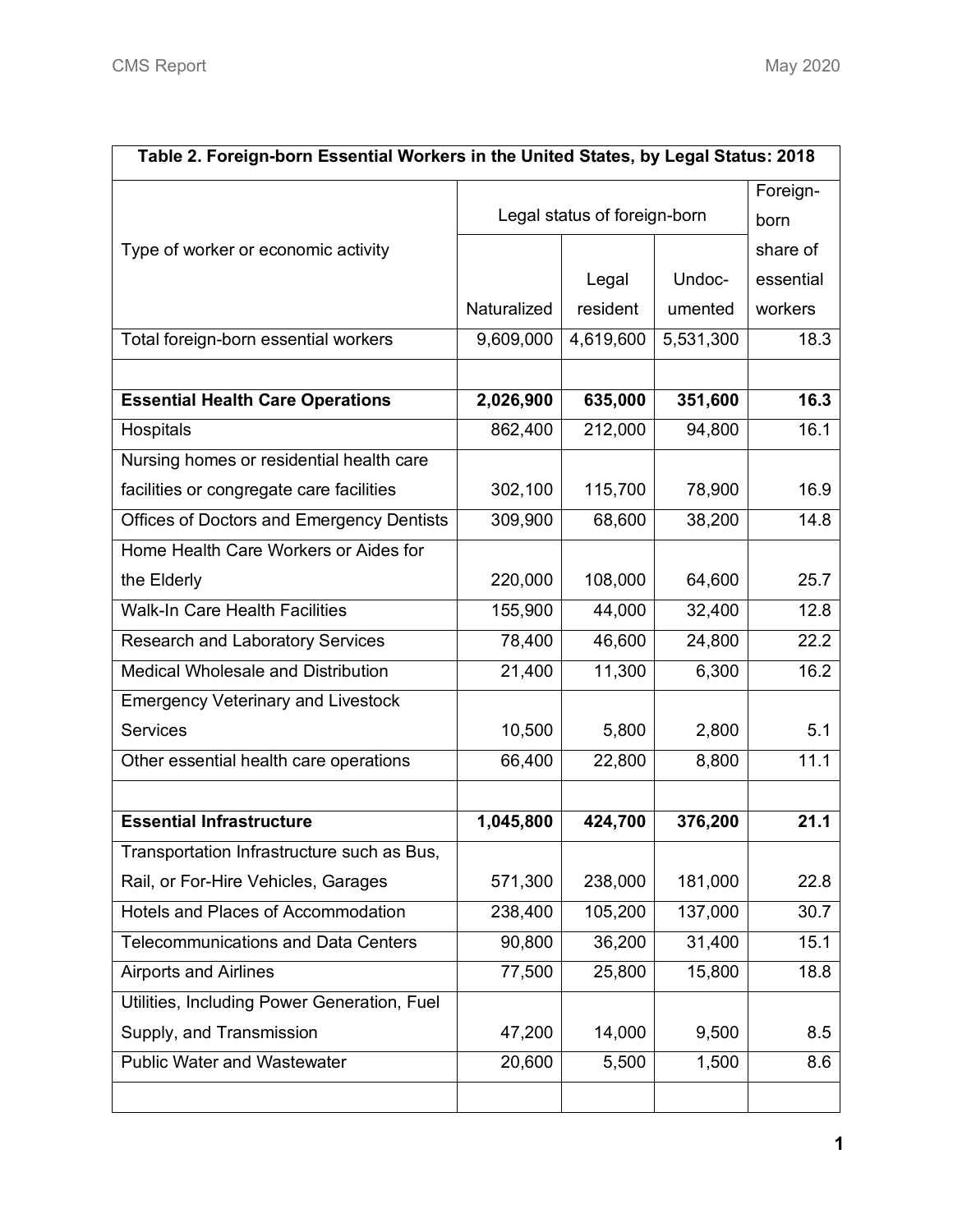| <b>Essential Manufacturing</b>             | 1,198,800 | 699,400 | 857,000 | 20.8 |
|--------------------------------------------|-----------|---------|---------|------|
| <b>Agriculture and Farms</b>               | 108,800   | 159,900 | 310,800 | 31.3 |
| Food Processing, Manufacturing Agents,     |           |         |         |      |
| Including All Foods and Beverages          | 199,200   | 145,500 | 193,900 | 26.4 |
| Microelectronics, Semi-Conductors          | 186,200   | 69,300  | 54,500  | 30.5 |
| Motor vehicles and motor vehicle           |           |         |         |      |
| equipment manufacturing                    | 86,000    | 64,200  | 47,200  | 13.6 |
| <b>Medical Equipment and Instruments</b>   | 97,400    | 30,900  | 24,000  | 24.2 |
| Pharmaceuticals                            | 86,400    | 30,600  | 18,500  | 25.2 |
| Aircraft and parts manufacturing           | 83,400    | 20,800  | 13,100  | 16.7 |
| Plastics product manufacturing             | 35,300    | 19,600  | 23,900  | 17.5 |
| Electric lighting and electrical equipment |           |         |         |      |
| manufacturing, and other electrical        |           |         |         |      |
| component manufacturing, n.e.c.            | 42,700    | 16,000  | 14,600  | 20.0 |
| Miscellaneous fabricated metal products    |           |         |         |      |
| manufacturing                              | 24,800    | 14,500  | 15,100  | 15.6 |
| Chemicals                                  | 26,800    | 13,800  | 12,100  | 12.1 |
| Structural metals, and boiler, tank, and   |           |         |         |      |
| shipping container manufacturing           | 22,900    | 12,000  | 17,400  | 13.9 |
| <b>Household Paper Products</b>            | 24,700    | 10,300  | 13,200  | 12.7 |
| Machine shops; turned product; screw, nut, |           |         |         |      |
| and bolt manufacturing                     | 22,300    | 11,000  | 12,800  | 14.1 |
| Telecommunications                         | 23,600    | 8,500   | 4,400   | 28.0 |
| <b>Sanitary Products</b>                   | 15,000    | 11,300  | 7,600   | 23.2 |
| Iron and steel mills and steel product     |           |         |         |      |
| manufacturing                              | 15,200    | 7,300   | 10,700  | 11.9 |
| Other essential manufacturing              | 98,200    | 53,900  | 63,000  | 12.1 |
|                                            |           |         |         |      |
| <b>Essential Wholesale</b>                 | 203,300   | 112,600 | 137,200 | 17.6 |
| Grocery and related product merchant       |           |         |         |      |
| wholesalers                                | 81,200    | 56,600  | 76,300  | 26.0 |
| Household appliances and electrical and    |           |         |         |      |
| electronic goods merchant wholesalers      | 21,500    | 11,100  | 7,700   | 18.4 |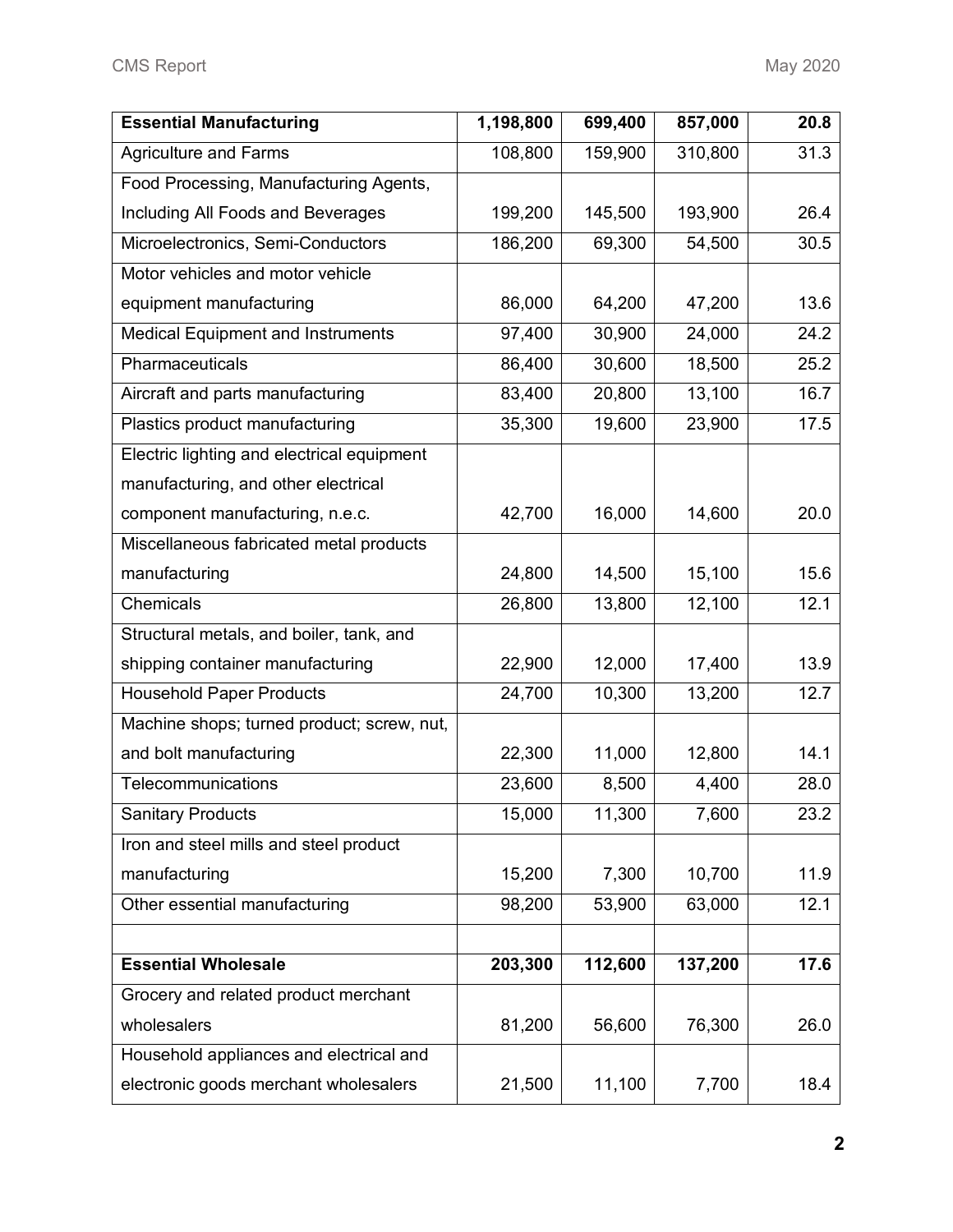| Machinery, equipment, and supplies        |                    |                    |                    |              |
|-------------------------------------------|--------------------|--------------------|--------------------|--------------|
| merchant wholesalers                      | 21,800             | 7,900              | 9,900              | 9.3          |
| Motor vehicle and motor vehicle parts and |                    |                    |                    |              |
| supplies merchant wholesalers             | 21,200             | 9,800              | 8,100              | 16.2         |
| Lumber and other construction materials   |                    |                    |                    |              |
| merchant wholesalers                      | 11,400             | 4,100              | 9,000              | 14.5         |
| Hardware, and plumbing and heating        |                    |                    |                    |              |
| equipment, and supplies merchant          |                    |                    |                    |              |
| wholesalers                               | 10,500             | 5,200              | 3,900              | 11.0         |
| Petroleum and petroleum products          |                    |                    |                    |              |
| merchant wholesalers                      | 5,800              | 3,800              | 2,500              | 12.2         |
| Paper and paper products merchant         |                    |                    |                    |              |
| wholesalers                               | 4,600              | 1,600              | 2,700              | 15.2         |
| Other essential wholesale                 | 25,400             | 12,500             | 17,100             | 15.3         |
|                                           |                    |                    |                    |              |
| <b>Energy</b>                             | 53,900             | 31,800             | 30,500             | 12.5         |
| Support activities for mining             | 25,600             | 19,100             | 18,100             | 14.2         |
| Petroleum refining                        | 11,700             | 5,400              | 5,500              | 13.8         |
| Oil and gas extraction                    | 8,400              | 4,500              | 3,400              | 12.6         |
|                                           |                    |                    |                    |              |
| Other energy workers                      | 8,100              | 2,700              | 3,500              | 7.5          |
|                                           |                    |                    |                    |              |
| <b>Essential Retail</b>                   | 1,228,100          | 745,400            | 1,085,200          | 18.4         |
| <b>Restaurants</b>                        | 741,700            | 516,800            | 846,100            | 20.5         |
| Grocery Stores including All Food and     |                    |                    |                    |              |
| <b>Beverage Stores</b>                    | 234,000            | 136,800            | 147,300            | 16.7         |
| Pharmacies                                | 100,100            | 29,100             | 20,500             | 16.1         |
| Hardware and Building Material Stores     | 64,200             | 28,300             | 28,900             | 9.3          |
| <b>Gas Stations</b>                       | 56,000             | 22,900             | 26,500             | 18.0         |
| <b>Convenience Stores</b>                 | 28,900             | 10,200             | 13,900             | 15.8         |
| <b>Fuel dealers</b>                       | 3,300              | 1,300              | 2,200              | 7.3          |
|                                           |                    |                    |                    |              |
| <b>Essential Services</b>                 | 761,200<br>109,900 | 461,700<br>112,200 | 661,100<br>277,600 | 20.2<br>35.3 |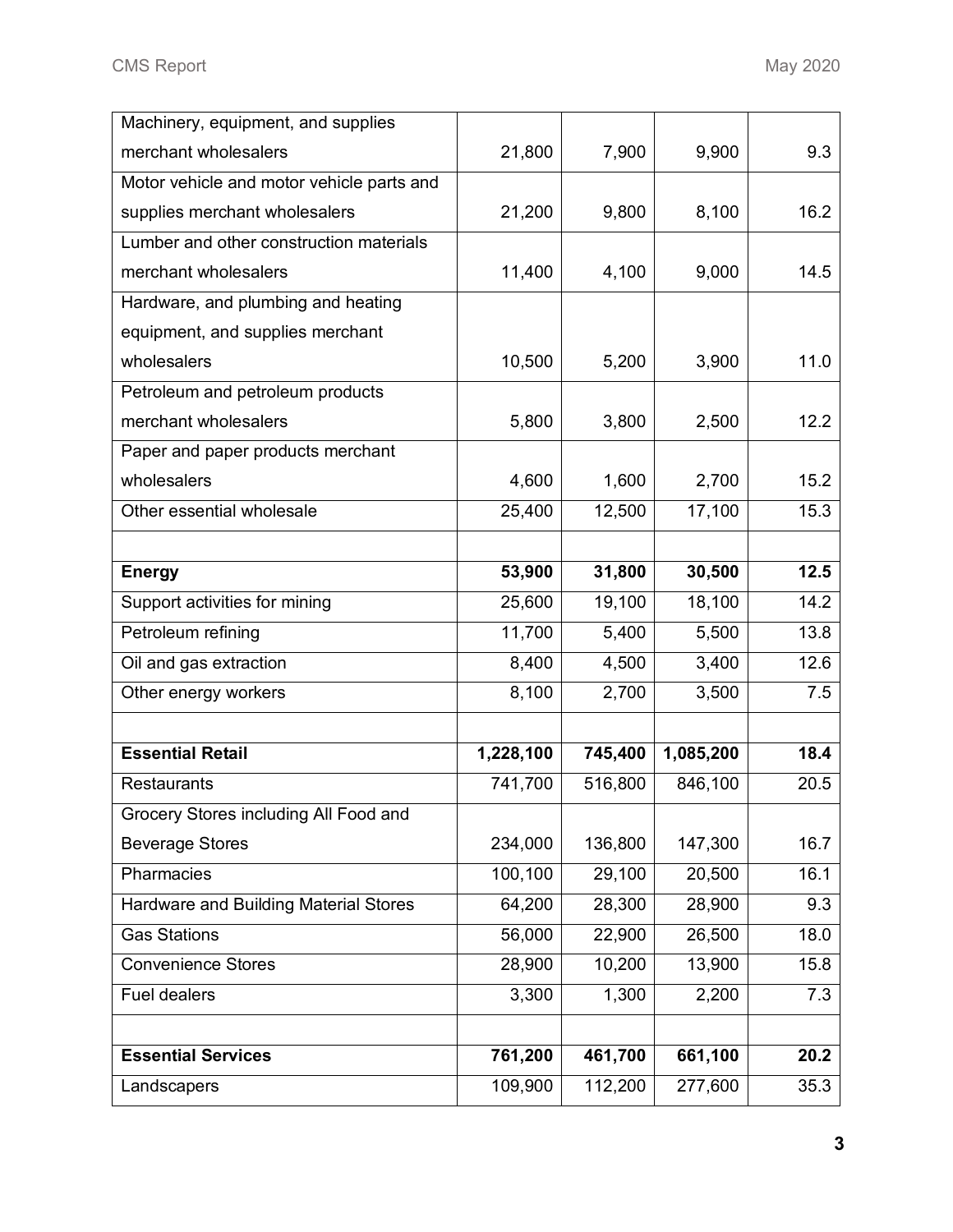| Warehouse, Distribution, and Fulfillment    | 125,500   | 93,400  | 103,000   | 21.1 |
|---------------------------------------------|-----------|---------|-----------|------|
| Auto Repair                                 | 130,600   | 73,000  | 102,200   | 17.0 |
| <b>Child Care Services</b>                  | 144,600   | 80,500  | 66,700    | 18.0 |
| Mail and Shipping Services                  | 139,000   | 44,700  | 26,800    | 13.5 |
| Laundromats                                 | 42,600    | 21,500  | 42,800    | 37.9 |
| Trash and Recycling Collection,             |           |         |           |      |
| Processing, and Disposal                    | 33,900    | 16,400  | 25,700    | 15.8 |
| Personal and Household Goods Repair         | 17,400    | 11,300  | 8,000     | 21.1 |
| <b>Animal Shelters</b>                      | 12,000    | 5,700   | 6,900     | 7.7  |
| Funeral Homes, Crematoriums, and            |           |         |           |      |
| Cemeteries                                  | 6,000     | 3,100   | 1,500     | 7.1  |
|                                             |           |         |           |      |
| <b>News Media</b>                           | 46,700    | 20,600  | 16,600    | 12.2 |
|                                             |           |         |           |      |
| <b>Financial Institutions</b>               | 1,020,900 | 337,100 | 229,300   | 14.4 |
| <b>Banks</b>                                | 325,100   | 111,900 | 85,000    | 15.8 |
| <b>Real Estate</b>                          | 255,900   | 66,000  | 51,800    | 14.6 |
| Services Related to Financial Markets       | 166,100   | 65,300  | 41,600    | 14.2 |
| Insurance                                   | 154,400   | 48,900  | 37,800    | 11.8 |
| <b>Payroll and Accounting</b>               | 119,400   | 45,000  | 13,000    | 15.0 |
|                                             |           |         |           |      |
| <b>Providers of Basic Necessities to</b>    |           |         |           |      |
| <b>Economically Disadvantaged</b>           |           |         |           |      |
| <b>Populations and Employees at</b>         |           |         |           |      |
| <b>Correctional Facilities</b>              | 223,300   | 81,700  | 38,600    | 14.8 |
| Services to Individuals and Families        | 186,000   | 70,700  | 35,500    | 17.8 |
| <b>Food Banks and Shelters</b>              | 11,000    | 4,500   | 2,600     | 11.7 |
| <b>Other Providers of Basic Necessities</b> | 26,300    | 6,600   | 400       | 6.4  |
|                                             |           |         |           |      |
| <b>Construction</b>                         | 799,800   | 604,100 | 1,398,500 | 24.8 |
| Construction                                | 701,600   | 555,900 | 1,320,500 | 26.0 |
| Electricians                                | 62,000    | 27,700  | 37,500    | 15.1 |
| Plumbers                                    | 36,200    | 20,500  | 40,500    | 17.2 |